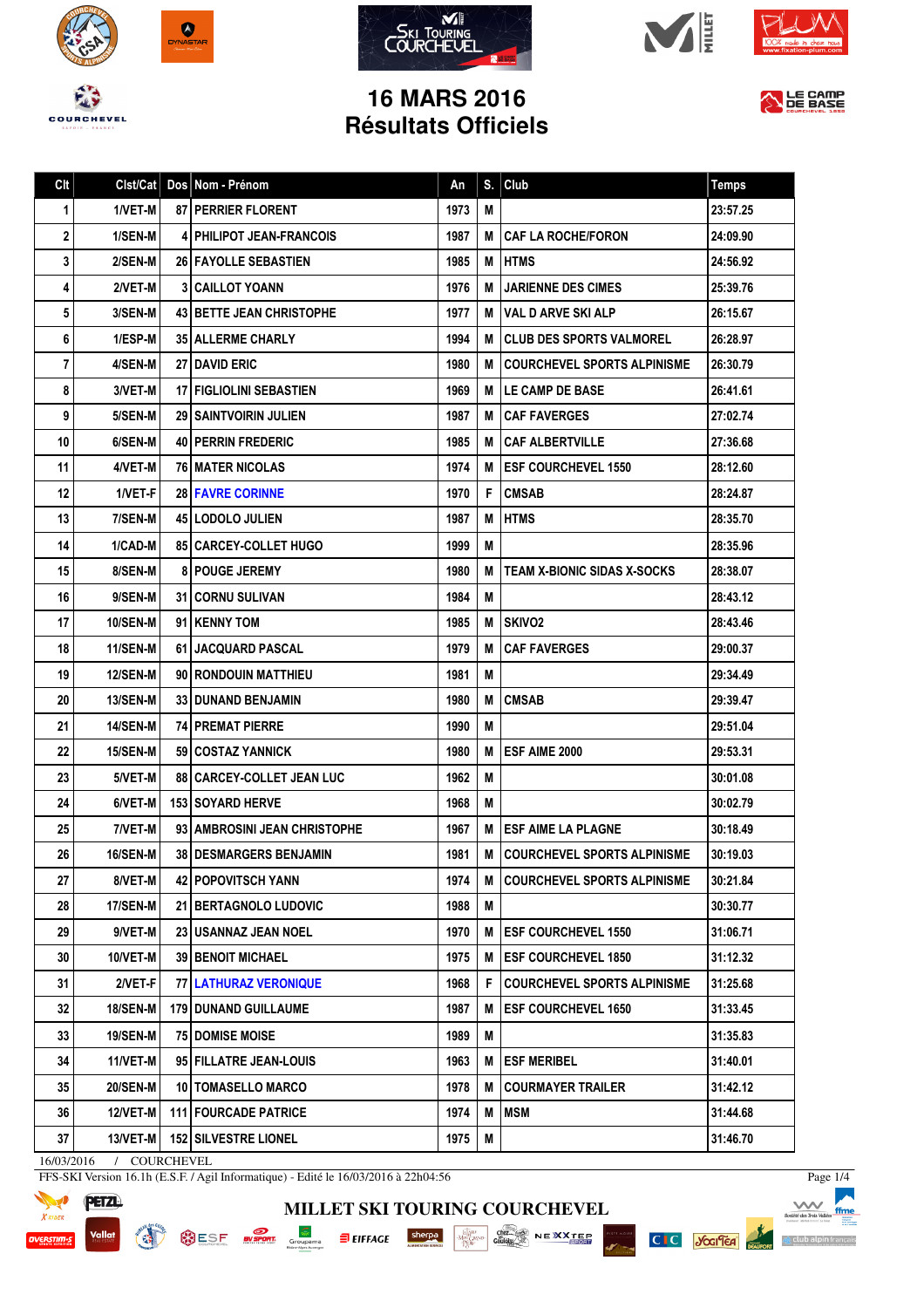| Clt | Clst/Cat        | Dos Nom - Prénom                  | An   | S. | Club                               | <b>Temps</b> |
|-----|-----------------|-----------------------------------|------|----|------------------------------------|--------------|
| 38  | <b>14/VET-M</b> | <b>131   CHEVALLIER LAURENT</b>   | 1971 | M  | <b>CAF ALBERTVILLE</b>             | 31:47.35     |
| 39  | 15/VET-M        | 92 CERESA JEAN-FRANCOIS           | 1960 | M  | <b>ESF LES MENUIRES</b>            | 31:49.10     |
| 40  | <b>21/SEN-M</b> | <b>41 I VIGNOUD ADRIEN</b>        | 1986 | M  |                                    | 31:51.15     |
| 41  | <b>22/SEN-M</b> | 56 KENNY JOE                      | 1987 | M  |                                    | 31:52.33     |
| 42  | 16/VET-M        | <b>161   CHEDAL ANGLAY JOSEPH</b> | 1959 | M  |                                    | 31:53.00     |
| 43  | 17/VET-M        | <b>62 LAMBERT PATRICK</b>         | 1965 | M  | <b>CAF MAURIENNE</b>               | 32:05.61     |
| 44  | 18/VET-M        | <b>36 HENNE STEPHANE</b>          | 1969 | M  |                                    | 32:12.79     |
| 45  | 19/VET-M        | <b>48   DOMERGUE BERNARD</b>      | 1958 | M  | <b>ESF AIME 2000</b>               | 32:21.18     |
| 46  | <b>23/SEN-M</b> | 94 REGNIER CEDRIC                 | 1977 | M  | <b>ESF PLAGNE BELLECOTE</b>        | 32:21.78     |
| 47  | 20/VET-M        | 165 TOWNEND LEE                   | 1973 | M  |                                    | 32:37.11     |
| 48  | <b>24/SEN-M</b> | <b>174 FONTANEL SEBASTIEN</b>     | 1983 | M  | <b>DSA</b>                         | 32:38.25     |
| 49  | 21/VET-M        | <b>37 FERVENTIN STEPHANE</b>      | 1967 | M  | <b>CAF FAVERGES COMPETITION</b>    | 32:39.14     |
| 50  | 1/SEN-F         | <b>83 FRESLON CAROLINE</b>        | 1980 | F  | <b>CHAMONIX</b>                    | 32:39.48     |
| 51  | 2/SEN-F         | <b>7 BUGNARD CORAIL</b>           | 1991 | F  | <b>COURCHEVEL SPORTS ALPINISME</b> | 32:44.88     |
| 52  | 3/SEN-F         | 97 GACHET GABRIELLE               | 1980 | F  |                                    | 33:00.80     |
| 53  | <b>22/VET-M</b> | <b>120   ALARCON FRANCOIS</b>     | 1962 | M  | <b>ESF VALMOREL</b>                | 33:07.62     |
| 54  | 1/SVET-M        | <b>162   MORAND GERARD</b>        | 1952 | M  | <b>PRAZ MONTAGNE</b>               | 33:17.96     |
| 55  | 23/VET-M        | <b>71 FARGIER OLIVIER</b>         | 1969 | M  | <b>COURCHEVEL SPORTS ALPINISME</b> | 33:27.65     |
| 56  | 2/CAD-M         | <b>188 COLLIARD DORIAN</b>        | 1999 | M  | <b>MSM</b>                         | 33:28.10     |
| 57  | 4/SEN-F         | <b>2 RENOTON LAURIE</b>           | 1992 | F  | <b>COURCHEVEL SPORTS ALPINISME</b> | 33:35.43     |
| 58  | 24/VET-M        | <b>245 LECERF LAURENT</b>         | 1971 | M  | <b>MSM</b>                         | 33:36.06     |
| 59  | 1/MIN-M         | 298 LECERF ANAKIN                 | 2003 | M  | <b>SKI CLUB MERIBEL</b>            | 33:39.94     |
| 60  | <b>25/VET-M</b> | 105 TARAVEL JEAN YVES             | 1965 | M  | <b>TEAM SYBELLES</b>               | 33:41.71     |
| 61  | <b>1/JUN-M</b>  | 119 MOTZKO TOM                    | 1997 | M  | 13°BCA                             | 34:11.88     |
| 62  | 26/VET-M        | <b>175 FOURNIER DANIEL</b>        | 1966 | M  | <b>ESF VALMOREL</b>                | 34:18.98     |
| 63  | 27/VET-M        | <b>123 BIRKNER RAMON</b>          | 1973 | M  | <b>ESF COURCHEVEL 1850</b>         | 34:23.99     |
| 64  | $3/VET-F$       | <b>193 CHAUCHAIX CORINE</b>       | 1975 | F  | <b>ESF ARECHES</b>                 | 34:33.03     |
| 65  | 3/CAD-M         | 32 JUGAND HUGO                    | 2000 | М  |                                    | 34:34.37     |
| 66  | 1/JUN-F         | 113 JOLY CHLOE                    | 1998 | F  | <b>CAF ALBERTVILLE</b>             | 34:42.99     |
| 67  | <b>28/VET-M</b> | <b>126   DEVOS LAURENT</b>        | 1963 | M  | <b>CAF FAVERGES</b>                | 34:54.12     |
| 68  | 5/SEN-F         | <b>176 DOHIN MARIE</b>            | 1984 | F  | <b>MSM</b>                         | 34:57.38     |
| 69  | 2/JUN-M         | <b>150 CRETET MATHIEU</b>         | 1998 | M  |                                    | 35:05.21     |
| 70  | 4/VET-F         | <b>110 CHENAL CLAUDE</b>          | 1967 | F  | <b>HTMS</b>                        | 35:14.44     |
| 71  | <b>25/SEN-M</b> | 30 PERRET HERVE                   | 1978 | M  | <b>ESF COURCHEVEL 1850</b>         | 35:15.55     |
| 72  | <b>29/VET-M</b> | <b>125 GIRARD GREGORY</b>         | 1975 | M  |                                    | 35:26.52     |
| 73  | 26/SEN-M        | 170 THEVENIOT PETER               | 1987 | Μ  | <b>MSM</b>                         | 35:40.66     |
| 74  | 30/VET-M        | <b>158 LAPPRAND PIERRE</b>        | 1958 | M  | <b>CAF FAVERGES</b>                | 35:48.81     |
| 75  | 6/SEN-F         | <b>140   POULET LAURENCE</b>      | 1977 | F  | COURCHEVEL SPORTS ALPINISME        | 35:55.63     |
| 76  | <b>27/SEN-M</b> | 177   GUNTZ JEREMY                | 1983 | M  | <b>ESF COURCHEVEL 1550</b>         | 36:06.29     |
| 77  | <b>28/SEN-M</b> | <b>155 DEBIASE SEBASTIEN</b>      | 1980 | M  |                                    | 36:14.58     |
| 78  | 2/SVET-M        | <b>122   SIMOND ROBERT</b>        | 1953 | M  | <b>IESF COURCHEVEL 1850</b>        | 36:25.85     |
| 79  | <b>29/SEN-M</b> | <b>164 PINET FREDERIC</b>         | 1977 | M  |                                    | 36:26.40     |

16/03/2016 / COURCHEVEL

FFS-SKI Version 16.1h (E.S.F. / Agil Informatique) - Edité le 16/03/2016 à 22h04:57

Page 2/4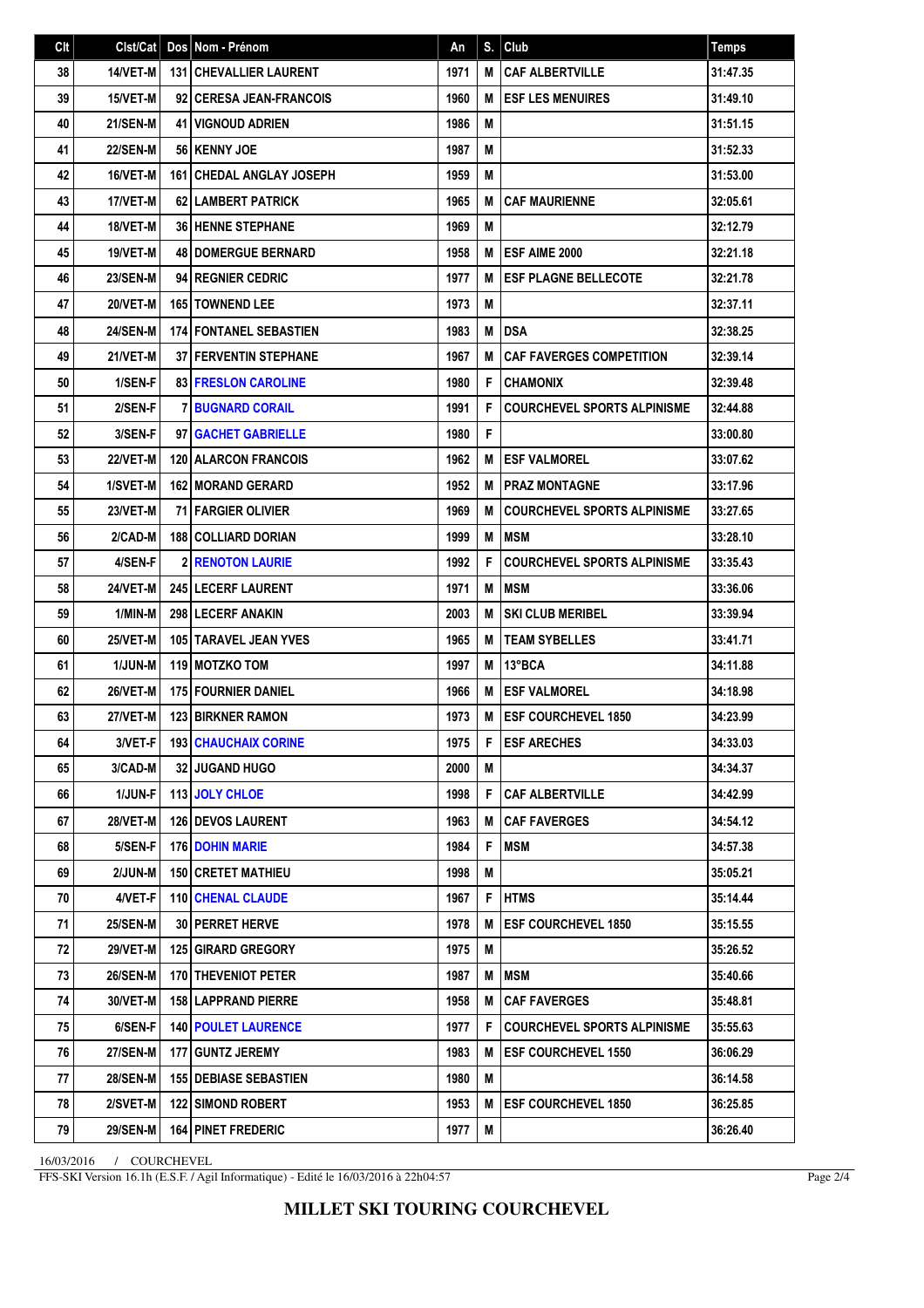| Clt | Clst/Cat        | Dos Nom - Prénom                          | An   | S. | Club                               | <b>Temps</b> |
|-----|-----------------|-------------------------------------------|------|----|------------------------------------|--------------|
| 80  | 30/SEN-M        | 279 JABRE JEAN-PHILIPPE                   | 1990 | M  |                                    | 36:33.61     |
| 81  | 5/VET-F         | <b>129 BARTNICKI MIREILLE</b>             | 1970 | F  | <b>CAF ALBERTVILLE</b>             | 36:35.73     |
| 82  | 6/VET-F         | <b>130 ROUX LAETITIA</b>                  | 1970 | F  | <b>CAF ALBERTVILLE</b>             | 36:37.17     |
| 83  | 31/VET-M        | <b>159 VITALE CRISTIANO</b>               | 1970 | M  |                                    | 36:48.55     |
| 84  | 32/VET-M        | <b>160 DUMOLLARD JEAN MICHEL</b>          | 1966 | M  |                                    | 36:56.32     |
| 85  | 33/VET-M        | <b>135 PEYTAVIN MARC</b>                  | 1965 | M  |                                    | 36:57.58     |
| 86  | 7/VET-F         | <b>246 BONNEVIE DANIELE</b>               | 1961 | F  | <b>MSM</b>                         | 37:02.87     |
| 87  | 34/VET-M        | <b>172 CUMMING DAVE</b>                   | 1958 | M  | <b>CHAMONIX</b>                    | 37:06.94     |
| 88  | 35/VET-M        | <b>208 DURAND DIDIER</b>                  | 1970 | M  |                                    | 37:12.21     |
| 89  | <b>31/SEN-M</b> | <b>184   LAMOUREUX GUILLAUME</b>          | 1979 | M  |                                    | 37:17.61     |
| 90  | 8/VET-F         | <b>103 BATCHELOR MELANIE</b>              | 1970 | F  | <b>COURCHEVEL SPORTS ALPINISME</b> | 37:18.22     |
| 91  | 4/CAD-M         | <b>117 MANZONI NICOLAS</b>                | 2000 | M  |                                    | 37:30.57     |
| 92  | 7/SEN-F         | <b>171 IDELSUPEHE FRANCE</b>              | 1987 | F  | <b>HTMS</b>                        | 37:43.18     |
| 93  | 32/SEN-M        | <b>186 GARNIER ROBIN</b>                  | 1990 | M  | <b>COURCHEVEL SPORTS ALPINISME</b> | 37:52.09     |
| 94  | 3/SVET-M        | <b>257 BONIN ALAIN</b>                    | 1956 | M  |                                    | 38:05.73     |
| 95  | 8/SEN-F         | 256 L'HERPINIERE KATIE                    | 1979 | F  |                                    | 38:18.04     |
| 96  | 33/SEN-M        | <b>34 GOMANE ALEXIS</b>                   | 1981 | M  | <b>IMSM</b>                        | 38:34.86     |
| 97  | 36/VET-M        | <b>167 TYWONEK TOMASZ</b>                 | 1965 | M  |                                    | 38:40.58     |
| 98  | 37/VET-M        | 168 BELL JIM                              | 1961 | M  |                                    | 38:46.46     |
| 99  | 38/VET-M        | <b>173 D'AVEZAC PHILIPPE</b>              | 1958 | M  |                                    | 38:50.90     |
| 100 | 39/VET-M        | <b>44 MILLET JEAN-PIERRE</b>              | 1957 | M  |                                    | 38:57.01     |
| 101 | 40/VET-M        | <b>285   PACHOUD ERIC</b>                 | 1963 | M  |                                    | 39:16.81     |
| 102 | 9/SEN-F         | <b>157 APPOLONIA JENNY</b>                | 1978 | F  | <b>COURCHEVEL SPORTS ALPINISME</b> | 39:18.48     |
| 103 | 9/VET-F         | <b>115   GACHET-MAUROZ PASCALE</b>        | 1958 | F  | <b>ESF COURCHEVEL 1550</b>         | 39:37.65     |
| 104 | 5/CAD-M         | <b>116 COLLIARD CEDRIC</b>                | 2000 | M  | <b>IMSM</b>                        | 39:43.70     |
| 105 | 41/VET-M        | 292 ROZIERE CEDRICK                       | 1974 | M  | <b>ESF COURCHEVEL 1850</b>         | 39:44.76     |
| 106 | 42/VET-M        | 147 DESBRINI LAURENT                      | 1975 | М  |                                    | 39:57.00     |
| 107 | 43/VET-M        | 199   VIALLY LAURENT                      | 1974 | M  | <b>ICLUB DES SPORTS COURCHEVEL</b> | 40:01.45     |
| 108 | 10/VET-F        | <b>183 VIANNEY LAURENCE</b>               | 1962 | F  | <b>ESF COURCHEVEL 1550</b>         | 40:25.43     |
| 109 | 1/SVET-F        | <b>149 PINKERTON LESLEY</b>               | 1956 | F  |                                    | 40:29.02     |
| 110 | 44/VET-M        | <b>142 DURAND TERRASSON ROLAND CLAUDE</b> | 1960 | M  | <b>COURCHEVEL SPORTS ALPINISME</b> | 40:50.02     |
| 111 | <b>10/SEN-F</b> | <b>108 REGNIER CECILE</b>                 | 1977 | F  | <b>VEO 2000 LA PLAGNE</b>          | 41:51.88     |
| 112 | 3/JUN-M         | 293 ZECHA ARAN                            | 1998 | M  |                                    | 41:54.79     |
| 113 | 11/SEN-F        | 253 BUISSON CHARLEYNE                     | 1986 | F  | <b>CAF ALBERTVILLE</b>             | 42:24.56     |
| 114 | 34/SEN-M        | 211 STEINS PHILLIP                        | 1989 | M  |                                    | 42:33.20     |
| 115 | 45/VET-M        | 299 LEVY-SOUSSAN GUY                      | 1968 | M  |                                    | 44:35.92     |
| 116 | 1/MIN-F         | 223 MARHIC CHIARA                         | 2002 | F  |                                    | 45:12.17     |
| 117 | <b>12/SEN-F</b> | <b>114 BUISSON CHARLENE</b>               | 1989 | F  |                                    | 45:17.10     |
| 118 | 13/SEN-F        | <b>283 READMAN SOPHIE</b>                 | 1988 | F  |                                    | 45:22.46     |
| 119 | 2/MIN-M         | <b>296 JUGAND KILLIAN</b>                 | 2003 | M  |                                    | 45:28.70     |
| 120 | <b>14/SEN-F</b> | 272 PAULET JESSICA                        | 1989 | F  |                                    | 45:30.83     |
| 121 | 1/CAD-F         | <b>205 CRETET CAROLINE</b>                | 2000 | F  |                                    | 45:37.06     |

16/03/2016 / COURCHEVEL

FFS-SKI Version 16.1h (E.S.F. / Agil Informatique) - Edité le 16/03/2016 à 22h04:57

Page 3/4